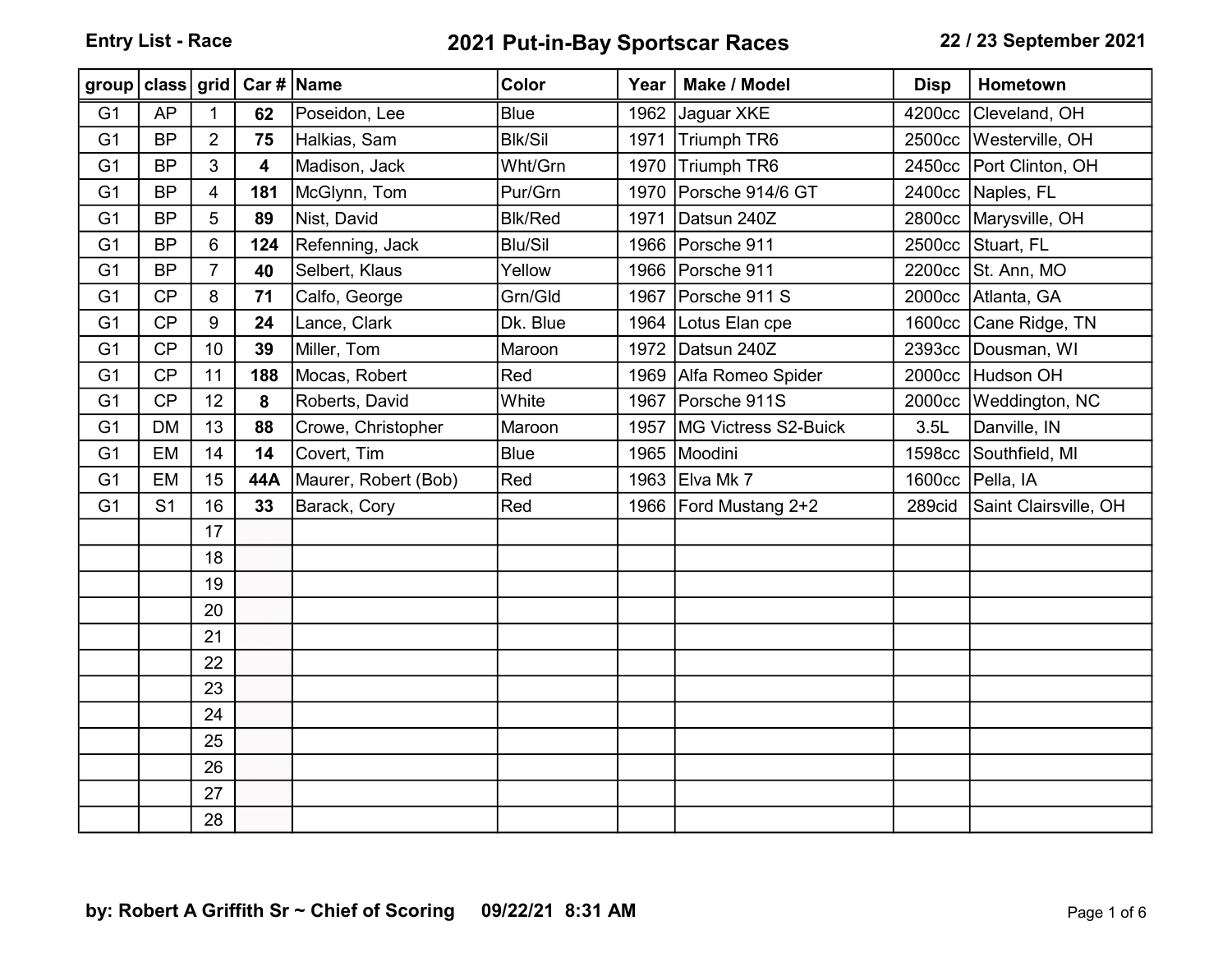Entry List - Race 2021 Put-in-Bay Sportscar Races 22 / 23 September 2021

| group   class   grid |                |                |                         | Car #   Name    | <b>Color</b>   | Year | Make / Model         | <b>Disp</b> | Hometown             |
|----------------------|----------------|----------------|-------------------------|-----------------|----------------|------|----------------------|-------------|----------------------|
| G <sub>2</sub>       | <b>DP</b>      | $\mathbf 1$    | 144                     | Dredge, Bill    | Dk. Blue       | 1961 | Austin Healey 3000   | 3000cc      | Mequon, WI           |
| G <sub>2</sub>       | <b>DP</b>      | $\overline{2}$ | 601                     | Gurolnick, Rick | <b>Ivory</b>   | 1960 | Porsche 356 Rdstr    | 1600cc      | Hawthorn Woods, IL   |
| G <sub>2</sub>       | <b>DP</b>      | 3              | 68                      | Warner, Thomas  | Yellow         | 1959 | Porsche 356A cpe     | 1620cc      | Delaware, OH         |
| G <sub>2</sub>       | EP             | 4              | 197                     | Lynch, Brian    | Orange         | 1974 | Saab Sonett          | 1700cc      | Warrenville IL       |
| G <sub>2</sub>       | EP             | 5              | 96                      | School, David   | Yellow         | 1972 | Saab Sonett          | 1698cc      | Malone, WI           |
| G <sub>2</sub>       | EP             | 6              | $\overline{7}$          | School, Mark    | White          | 1971 | Saab Sonett          |             | 1698cc Appleton, WI  |
| G <sub>2</sub>       | EP             | $\overline{7}$ | $\overline{\mathbf{2}}$ | Stanford, John  | Silver         | 1965 | <b>Turner Mk III</b> | 1498cc      | Leo, IN              |
| G <sub>2</sub>       | EP             | 8              | 824                     | Sukey, Jason    | White          | 1971 | <b>Triumph GT6</b>   |             | 1998cc Amherst, OH   |
| G <sub>2</sub>       | EP             | 9              | 97                      | Vapaa, Stefan   | Yellow         | 1968 | Saab Sonett V4/rdstr | 1500cc      | Wilmington, DE       |
| G <sub>2</sub>       | <b>FM</b>      | 10             | 6                       | Morgan, Ray     | Yel/Blue       | 1964 | Merlyn Mk 6          | 1294cc      | Jasper, GA           |
| G <sub>2</sub>       | <b>FM</b>      | 11             | 69                      | Ross, Malcolm   | <b>Blu/Yel</b> | 1957 | Lotus Eleven         | 1100cc      | Columbus, OH         |
| G <sub>2</sub>       | <b>FM</b>      | 12             | 36                      | Wilson, Paul    | White          | 1957 | Elva Mark II         |             | 1220cc Fairfield, VA |
| G <sub>2</sub>       | S <sub>2</sub> | 13             | 31                      | Coffin, Robert  | <b>Blue</b>    | 1973 | Mazda RX3            | 1300R       | Dobson, NC           |
| G <sub>2</sub>       | S <sub>2</sub> | 14             | 22                      | Petrone, John   | White          | 1967 | Volvo 122S           | 1800cc      | Willowick, OH        |
| G <sub>2</sub>       | S <sub>3</sub> | 15             | 11                      | Limber, Greg    | Lt. Green      | 1971 | <b>VW Beetle</b>     | 1600cc      | Elyria, OH           |
| G <sub>2</sub>       | S <sub>3</sub> | 16             | 44                      | Nist, Ron       | Red            | 1964 | Mini Cooper S/GT5    | 1071cc      | Delaware, OH         |
| G <sub>2</sub>       | S <sub>3</sub> | 17             | 67                      | Reall, Jack     | Red/Gray       | 1964 | Morris Cooper S/GT5  |             | 1310cc Sunbury, OH   |
| G <sub>2</sub>       | S <sub>3</sub> | 18             | 27                      | Roberts, Pete   | Red            | 1966 | Ford Cortina GT/TC   | 1558cc      | Reynoldsburg, OH     |
| G <sub>2</sub>       | X(CP)          | 19             | 48                      | Selbert, Klaus' | Yellow         | 1968 | Porsche 911          | 1991cc      | St. Ann, MO          |
|                      |                | 20             |                         |                 |                |      |                      |             |                      |
|                      |                | 21             |                         |                 |                |      |                      |             |                      |
|                      |                | 22             |                         |                 |                |      |                      |             |                      |
|                      |                | 23             |                         |                 |                |      |                      |             |                      |
|                      |                | 24             |                         |                 |                |      |                      |             |                      |
|                      |                | 25             |                         |                 |                |      |                      |             |                      |
|                      |                | 26             |                         |                 |                |      |                      |             |                      |
|                      |                | 27             |                         |                 |                |      |                      |             |                      |
|                      |                | 28             |                         |                 |                |      |                      |             |                      |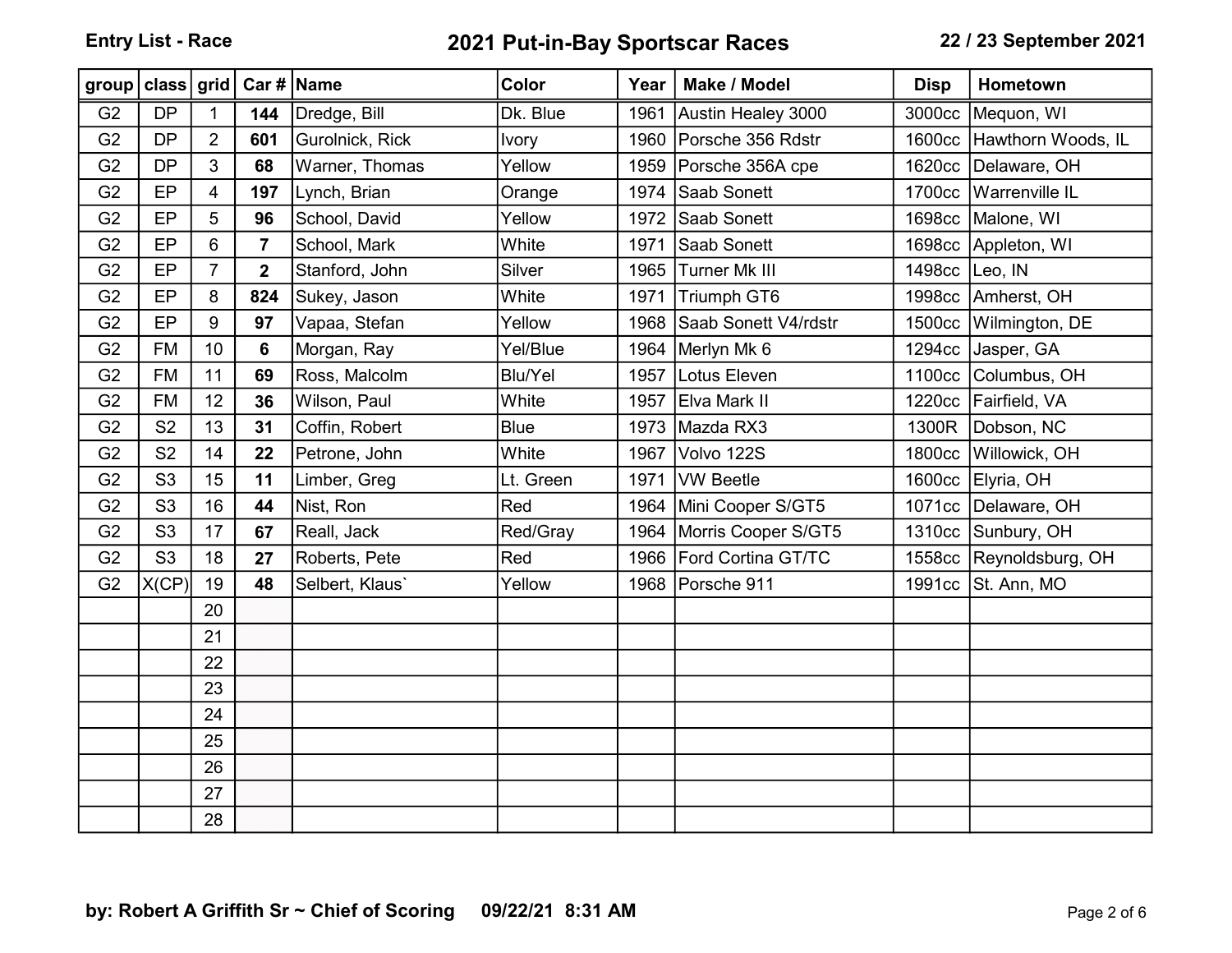Entry List - Race 2021 Put-in-Bay Sportscar Races 22 / 23 September 2021

| group          | class grid     |                |           | Car #   Name         | <b>Color</b>   | Year | Make / Model                | <b>Disp</b> | Hometown                    |
|----------------|----------------|----------------|-----------|----------------------|----------------|------|-----------------------------|-------------|-----------------------------|
| G <sub>3</sub> | <b>FP</b>      | $\mathbf 1$    | 94        | Goodwin, Carl        | <b>Blue</b>    | 1962 | <b>Austin Healey Sprite</b> | 1275cc      | Novelty, OH                 |
| G <sub>3</sub> | <b>FP</b>      | $\overline{2}$ | 10        | Henry, Sean          | Green          | 1973 | <b>Triumph Spitfire</b>     | 1500cc      | Marysville, OH              |
| G <sub>3</sub> | <b>FP</b>      | 3              | 151       | Kansa, Robert        | Yellow         | 1960 | <b>AH Sebring Sprite</b>    |             | 1275cc Akron, OH            |
| G <sub>3</sub> | <b>FP</b>      | 4              | 344       | Pettenski, Nik       | White          | 1959 | <b>AH</b> Sprite            | 1275cc      | Put in Bay, OH              |
| G <sub>3</sub> | <b>FP</b>      | 5              | 53        | Smith, David         | Red            | 1959 | <b>Austin Healey Sprite</b> | 1275cc      | Carlisle, PA                |
| G <sub>3</sub> | <b>FP</b>      | 6              | 26        | Smith, Larry         | <b>Blue</b>    | 1962 | <b>MG Midget</b>            |             | 1275cc Richmond, VA         |
| G <sub>3</sub> | <b>FP</b>      | $\overline{7}$ | 64        | Sopher, Terry        | Red/Sil        | 1964 | <b>Triumph Spitfire</b>     | 1296cc      | Jacksonville, Fl            |
| G <sub>3</sub> | <b>FP</b>      | 8              | 81        | Sukey, Marty         | White          | 1964 | <b>Triumph Spitfire</b>     | 1296cc      | Grafton, OH                 |
| G <sub>3</sub> | <b>FP</b>      | 9              | 54        | Tirkala, Ferenc      | White          | 1971 | <b>Triumph Spitfire</b>     | 1296cc      | Covington, KY               |
| G <sub>3</sub> | <b>FP</b>      | 10             | 77        | Vogel, Jim           | Red            | 1966 | <b>MG Midget</b>            | 1275cc      | Tallmadge, OH               |
| G <sub>3</sub> | FP/2           | 11             | 70        | Anderson, David      | White          | 1963 | Sunbeam Alpine              |             | 1767cc Rochester Hills, MI  |
| G <sub>3</sub> | FP/2           | 12             | 153       | Babb, Brad           | Yellow         | 1966 | Sunbeam Alpine              | 1725cc      | Whitehouse, OH              |
| G <sub>3</sub> | FP/2           | 13             | 38        | Oesterle, Dale       | Yellow         | 1962 | <b>Triumph Spitfire</b>     | 1450cc      | Powell, OH                  |
| G <sub>3</sub> | FP/2           | 14             | 98        | Polimeni, Ronald     | Green          | 1959 | Volvo PV-544                |             | 1800cc Capon Bridge, WV     |
| G <sub>3</sub> | FP/2           | 15             | 02        | Reichert, Michael    | White          | 1972 | Fiat 124 Spider             |             | 1600cc Put in Bay, OH       |
| G <sub>3</sub> | FP/2           | 16             | 284       | Schnabel, J. Richard | White          | 1961 | MG A, Mark II               |             | 1622cc Waynesville, NC      |
| G <sub>3</sub> | FP/2           | 17             | 194       | Shafer, Craig        | Green          | 1959 | MG A                        |             | 1600cc Somerset, PA         |
| G <sub>3</sub> | <b>GM</b>      | 18             | 283       | Byrnes, Kurt         | <b>Black</b>   | 1951 | MG TD 1350                  |             | 1350cc Pittsburgh, PA       |
| G <sub>3</sub> | <b>GM</b>      | 19             | 776       | Ford, Manley         | <b>Blue</b>    | 1952 | MG TD                       | 1500cc      | Middleville, MI             |
| G <sub>3</sub> | <b>GM</b>      | 20             | 148       | Gibson, David        | Alloy/Red      | 1958 | <b>VAY Special</b>          |             | 1275cc   Fredericksburg, VA |
| G <sub>3</sub> | <b>GM</b>      | 21             | 118       | Lekanka, Mark        | Red            | 1952 | MGTD                        |             | 1460cc   Put in Bay, OH     |
| G <sub>3</sub> | S <sub>4</sub> | 22             | <b>8X</b> | Christ, Thomas       | <b>Blu/Yel</b> | 1964 | Austin Mini Clubman         | 1275cc      | Columbus, OH                |
| G <sub>3</sub> | S <sub>4</sub> | 23             | 997       | McConnell, Randy     | Grn/Wht        |      | 1962 AUSTIN Cooper          |             | 1275cc Lakewood, CO         |
| G <sub>3</sub> | S <sub>4</sub> | 24             | 191       | Thomas, Will         | Maroon         | 1965 | Austin Mini Cooper          |             | 1275cc New Fairfield, CT    |
|                |                | 25             |           |                      |                |      |                             |             |                             |
|                |                | 26             |           |                      |                |      |                             |             |                             |
|                |                | 27             |           |                      |                |      |                             |             |                             |
|                |                | 28             |           |                      |                |      |                             |             |                             |
|                |                | 29             |           |                      |                |      |                             |             |                             |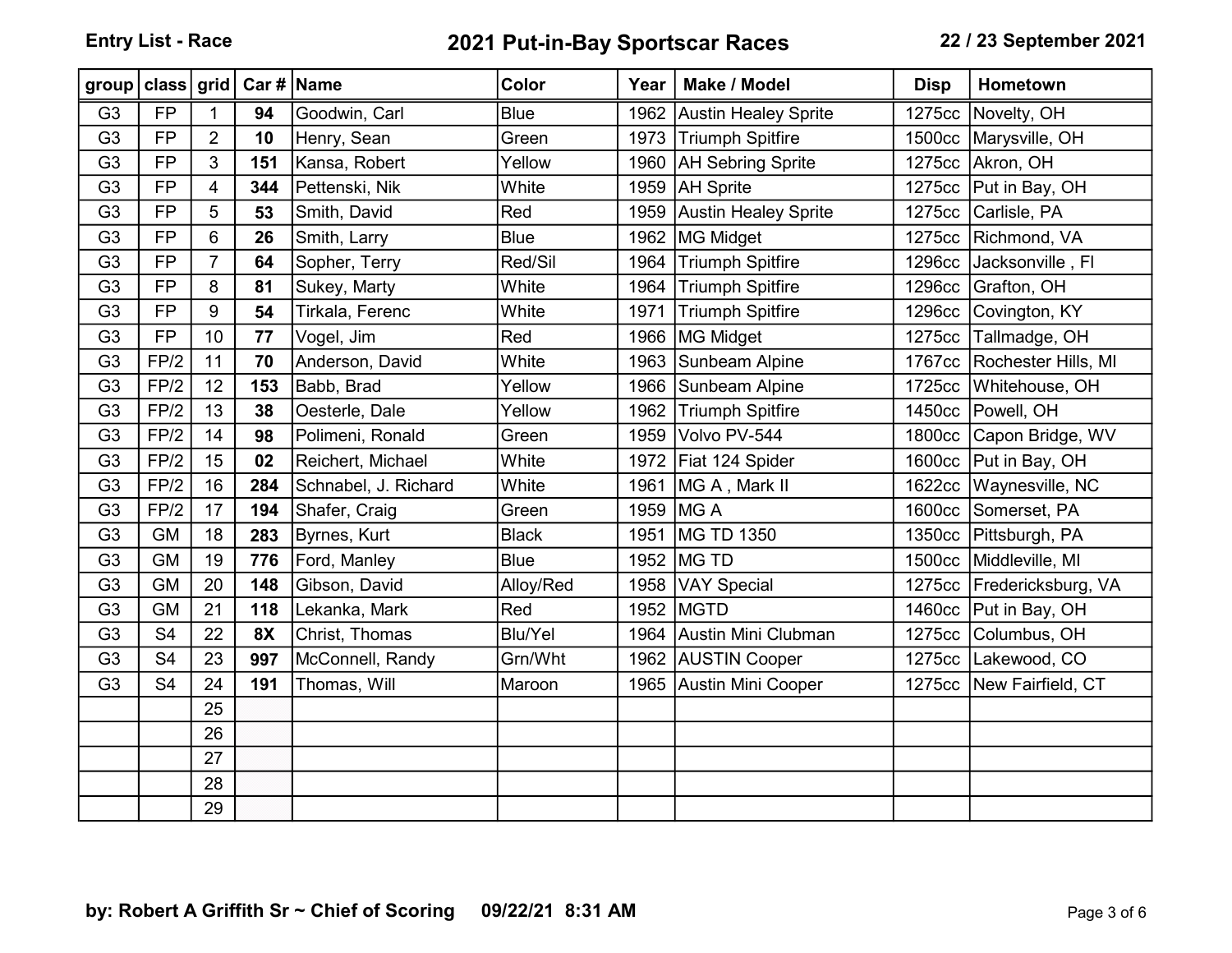## Entry List - Race 2021 Put-in-Bay Sportscar Races 22 / 23 September 2021

| group class grid |                |                | Car #   Name |                     | Color        | Year | Make / Model              | <b>Disp</b> | Hometown             |
|------------------|----------------|----------------|--------------|---------------------|--------------|------|---------------------------|-------------|----------------------|
| G4               | <b>GP</b>      | $\mathbf{1}$   | 73           | Besst, James        | Grn/Gld      | 1958 | Morgan 4/4                | 1340cc      | Grove City, OH       |
| G4               | <b>GP</b>      | $\overline{2}$ | 17           | Besst, Scott        | Yel/Blk      | 1959 | Morgan 4/4                | 1368cc      | New Orleans, La      |
| G4               | <b>HM</b>      | 3              | 91           | Campbell, Richard   | Red          | 1959 | Voigt/Crosley             | 750cc       | Larchmont, NY        |
| G4               | HM             | $\overline{4}$ | 675          | Clemens, Kevin      | Red          | 1956 | Jabro 750                 | 750cc       | Warwick, RI          |
| G4               | <b>HM</b>      | 5              | 99           | Marquardt, Kurt     | Wht/Grn      | 1957 | Jabro Saab                | 850cc       | South Bend, IN       |
| G4               | HM             | 6              | 57           | Vapaa, Stefan'      | White        | 1959 | Saab Quantum Two          | 750cc       | Wilmington, DE       |
| G4               | <b>HP</b>      | $\overline{7}$ | 417          | Brown, Richard      | Red/Wht      |      | 1960 Austin Healey Sprite | 998cc       | Hampton Bays, NY     |
| G4               | <b>HP</b>      | 8              | 9            | Kelly, Don          | <b>Blue</b>  | 1961 | Austin Healey Sprite Mk I | 948cc       | Rapid City, MI       |
| G4               | <b>HP</b>      | 9              | 61           | Petkovic, Joseph    | White        | 1961 | Austin Healey Sprite      | 948cc       | Highland Heights, OH |
| G4               | S <sub>5</sub> | 10             | 251          | Christ Sr., Charles | Orange       | 1960 | Saab 93F                  | 850cc       | Orwigsburg, PA       |
| G4               | S <sub>5</sub> | 11             | 60           | Payne, Ken'         | Green        | 1960 | Saab 93                   | 850cc       | Simpsonville, SC     |
| G4               | S <sub>5</sub> | 12             | 93           | Winker, Tim         | <b>Black</b> | 1960 | Saab 93F                  | 850cc       | Saginaw, MN          |
|                  |                | 13             |              |                     |              |      |                           |             |                      |
|                  |                | 14             |              |                     |              |      |                           |             |                      |
|                  |                | 15             |              |                     |              |      |                           |             |                      |
|                  |                | 16             |              |                     |              |      |                           |             |                      |
|                  |                | 17             |              |                     |              |      |                           |             |                      |
|                  |                | 18             |              |                     |              |      |                           |             |                      |
|                  |                | 19             |              |                     |              |      |                           |             |                      |
|                  |                | 20             |              |                     |              |      |                           |             |                      |
|                  |                | 21             |              |                     |              |      |                           |             |                      |
|                  |                | 22             |              |                     |              |      |                           |             |                      |
|                  |                | 23             |              |                     |              |      |                           |             |                      |
|                  |                | 24             |              |                     |              |      |                           |             |                      |
|                  |                | 25             |              |                     |              |      |                           |             |                      |
|                  |                | 26             |              |                     |              |      |                           |             |                      |
|                  |                | 27             |              |                     |              |      |                           |             |                      |
|                  |                | 28             |              |                     |              |      |                           |             |                      |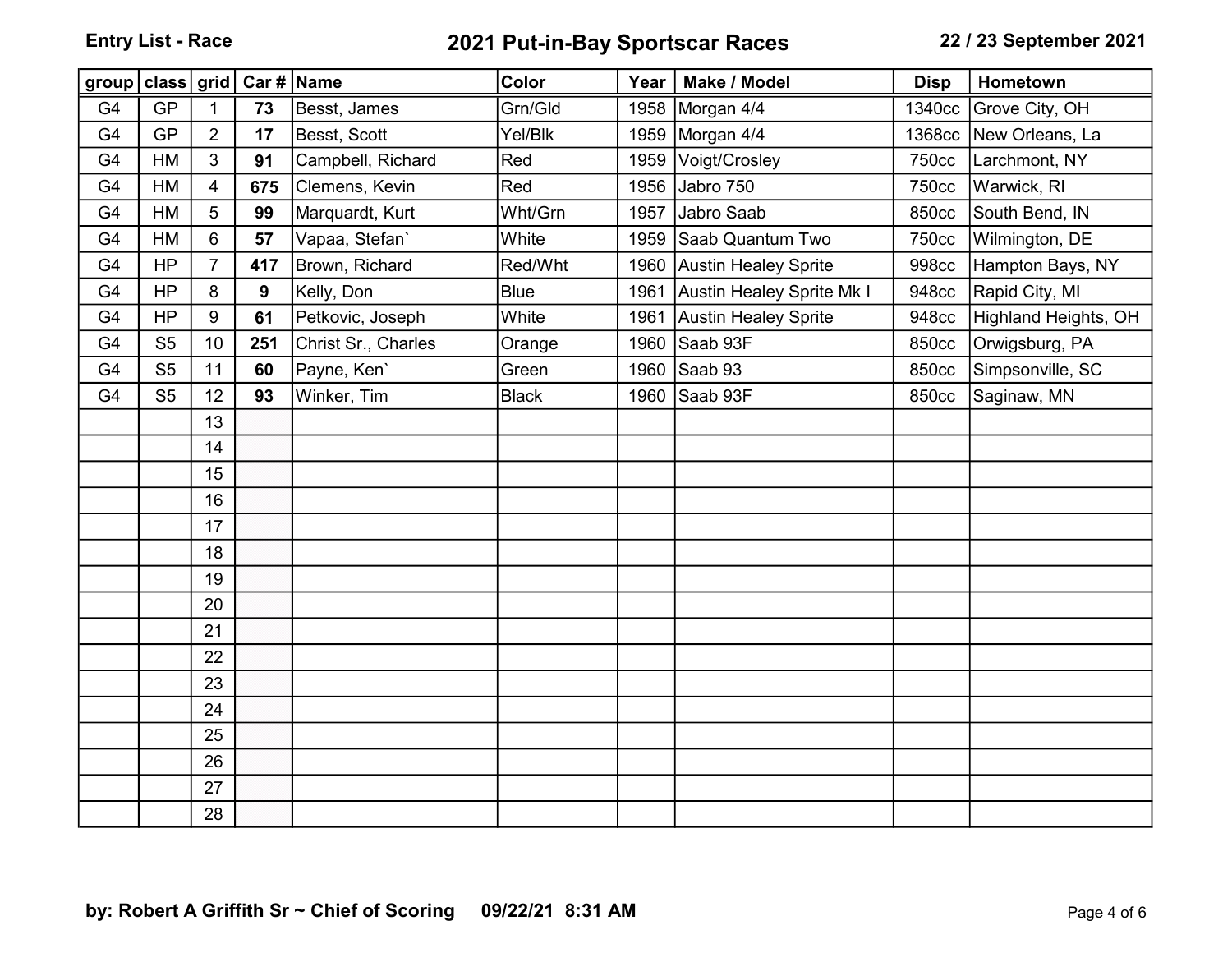## Entry List - Race 2021 Put-in-Bay Sportscar Races 22 / 23 September 2021

| group   class   grid   Car #   Name |           |                |            |                  | Color          | Year | Make / Model                 | <b>Disp</b> | Hometown                 |
|-------------------------------------|-----------|----------------|------------|------------------|----------------|------|------------------------------|-------------|--------------------------|
| G <sub>5</sub>                      | <b>FF</b> | $\mathbf{1}$   | 31F        | Foss, Charles    | Grn/Yel        | 1965 | Lotus 31                     |             | 1600cc Fremont, OH       |
| G <sub>5</sub>                      | <b>FJ</b> | $\overline{2}$ | 122        | Basile, Leo      | Red/Wht        | 1965 | Cooper T-75                  | 997cc       | Arthurdale, WV           |
| G <sub>5</sub>                      | FJ        | 3              | 254        | Delane, John     | Yellow         | 1960 | Lotus 18 (F/J)               | 1098cc      | Redondo Beach, CA        |
| G <sub>5</sub>                      | <b>FJ</b> | $\overline{4}$ | 124日       | Harrison, Gary   | <b>Blue</b>    | 1962 | Lotus 22                     |             | 1100cc Brecksville, OH   |
| G <sub>5</sub>                      | <b>FJ</b> | 5              | 84F        | Payne, Ken``     | Red            | 1964 | Saab Quantum Formula SA      | 850cc       | Simpsonville, SC         |
| G <sub>5</sub>                      | FJ        | 6              | 45         | Sieling, Roger   | Grn/Yel        | 1962 | Lotus 20/22                  |             | 1100cc Columbus, OH      |
| G <sub>5</sub>                      | <b>FL</b> | $\overline{7}$ | 24F        | Cox, Sharon      | Yellow         |      | 1969 Autodynamics D-10 (FSV) |             | 1600cc Put in Bay, OH    |
| G <sub>5</sub>                      | FL.       | 8              | 14日        | Morici, Stephen  | <b>BRG/Wht</b> | 1963 | Cooper T-67 Formula Junior   |             | 1500cc Wrightwood, CA    |
| G <sub>5</sub>                      | <b>FV</b> | 9              | 74         | Clinger, Craig   | Red            | 1972 | Schnepp XL13                 | 1200c       | Galion, OH               |
| G <sub>5</sub>                      | <b>FV</b> | 10             | 57F        | Cotter, Brian    | White          | 1969 | Horton FV                    | 1200cc      | Atlanta, GA              |
| G <sub>5</sub>                      | <b>FV</b> | 11             | 23         | Janus, Jeff      | Wht/Purple     | 1969 | Lynx Model B                 |             | 1200cc Rockford, MI      |
| G <sub>5</sub>                      | X         | 12             | <b>17F</b> | Shoemaker, Chris | Yel/Blk        | 1981 | Citation Z16                 |             | 1600cc Schwenksville, PA |
|                                     |           | 13             |            |                  |                |      |                              |             |                          |
|                                     |           | 14             |            |                  |                |      |                              |             |                          |
|                                     |           | 15             |            |                  |                |      |                              |             |                          |
|                                     |           | 16             |            |                  |                |      |                              |             |                          |
|                                     |           | 17             |            |                  |                |      |                              |             |                          |
|                                     |           | 18             |            |                  |                |      |                              |             |                          |
|                                     |           | 19             |            |                  |                |      |                              |             |                          |
|                                     |           | 20             |            |                  |                |      |                              |             |                          |
|                                     |           | 21             |            |                  |                |      |                              |             |                          |
|                                     |           | 22             |            |                  |                |      |                              |             |                          |
|                                     |           | 23             |            |                  |                |      |                              |             |                          |
|                                     |           | 24             |            |                  |                |      |                              |             |                          |
|                                     |           | 25             |            |                  |                |      |                              |             |                          |
|                                     |           | 26             |            |                  |                |      |                              |             |                          |
|                                     |           | 27             |            |                  |                |      |                              |             |                          |

Note: The letter after the car number  $(F)$  is for the computer only. It is not on the car.